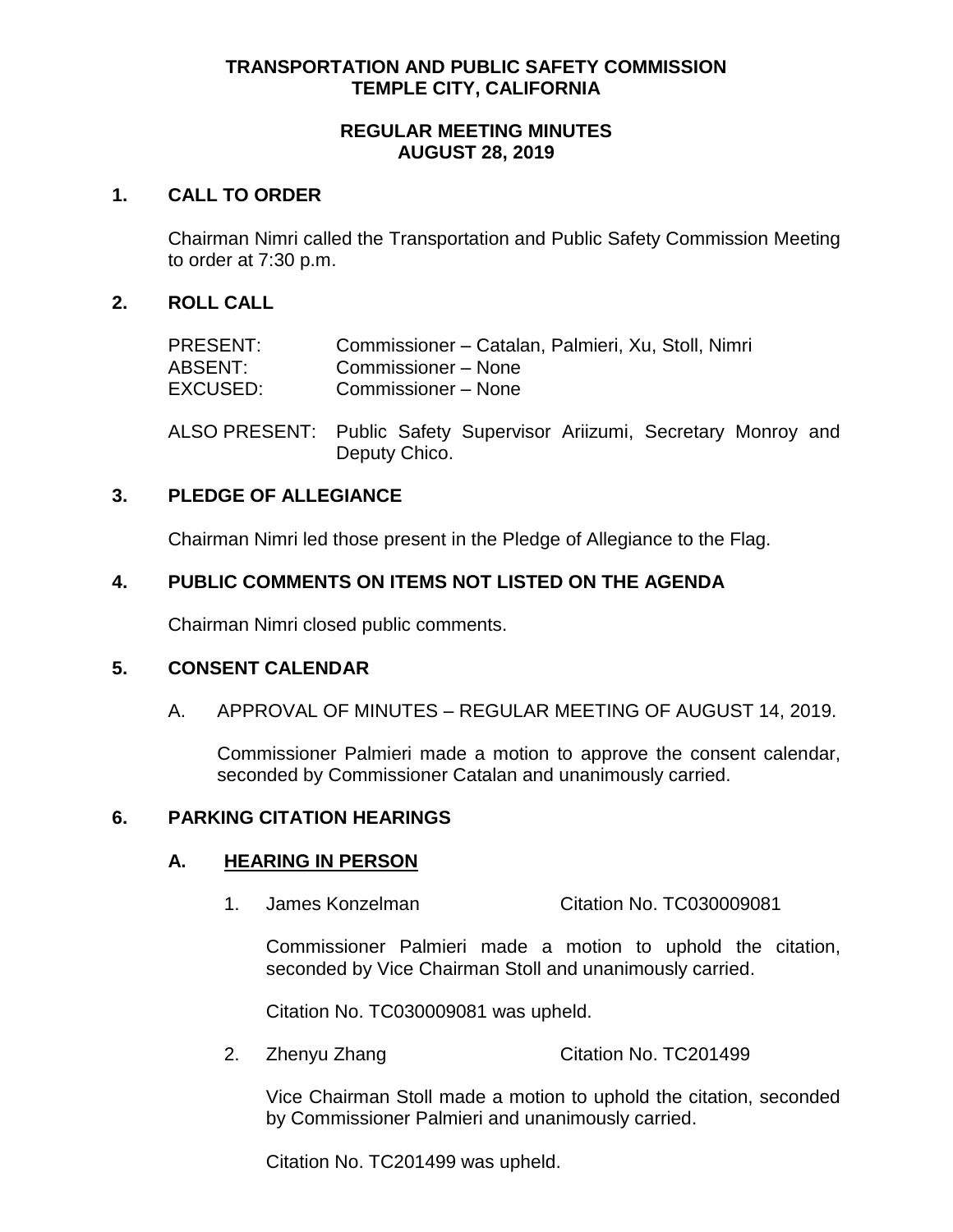3. Curtis Stohr Citation No. TC010013547

Curtis Stohr was not present for the hearing.

Citation No. TC010013547 was upheld.

4. Barry Sutton Citation No. TC010013675

Commissioner Catalan made a motion to dismiss the citation, seconded by Vice Chairman Stoll and carried by the following roll call vote:

| AYES:    | Commissioner - Catalan, Xu, Stoll |
|----------|-----------------------------------|
| NOES:    | Commissioner - Palmieri, Nimri    |
| ABSENT:  | Commissioner - None               |
| ABSTAIN: | Commissioner – None               |

Citation No. TC010013675 was dismissed.

5. Bin Qian Citation No. TC010013741

Vice Chairman Stoll made a motion to uphold the citation, seconded by Commissioner Catalan and carried with the following roll call vote:

AYES: Commissioner – Catalan, Xu, Stoll, Nimri NOES: Commissioner – Palmieri ABSENT: Commissioner – None ABSTAIN: Commissioner – None

Citation No. TC010013741 was upheld.

## **B. WRITTEN DECLARATION**

1. Catherine Hu Citation No. TC010013037

Vice Chairman Stoll made a motion to dismiss the citation, seconded by Commissioner Palmieri and unanimously carried.

Citation No. TC010013037 was dismissed.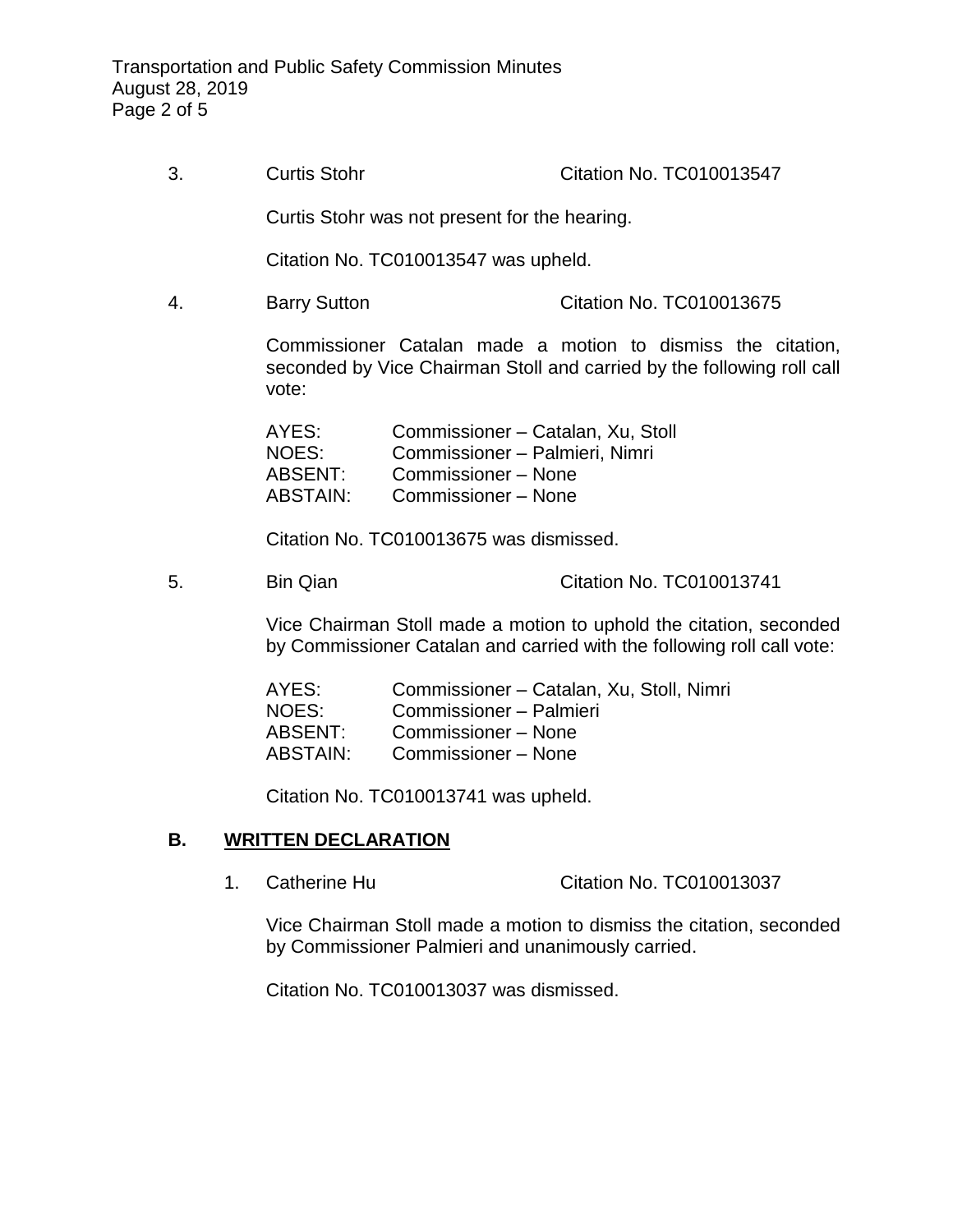2. Eric Kung Citation No. TC010013037

Commissioner Xu made a motion to uphold the citation, seconded by Vice Chairman Stoll and carried by the following roll call vote:

AYES: Commissioner – Catalan, Xu, Stoll, Nimri NOES: Commissioner – Palmieri ABSENT: Commissioner – None ABSTAIN: Commissioner – None

Citation No. TC010013037 was upheld.

3. Eric Kung Citation No. TC010013738

Vice Chairman Stoll made a motion to uphold the citation, seconded by Commissioner Catalan and carried by the following roll call vote:

AYES: Commissioner – Catalan, Xu, Stoll, Nimri NOES: Commissioner – Palmieri<br>ABSENT: Commissioner – None Commissioner – None ABSTAIN: Commissioner – None

Citation No. TC010013738 was upheld.

4. Bryan Fiocito Citation No. TC040001812

Commissioner Xu made a motion to uphold the citation, seconded by Commissioner Palmieri and unanimously carried.

Citation No. TC040001812 was upheld.

## **7. UNFINISHED BUSINESS –** None

- **8. NEW BUSINESS** None
- **9. COMMUNICATIONS** None

#### **10. ADDITIONAL PUBLIC COMMENTS ON ITEMS NOT LISTED ON THE AGENDA**

*Steve Stafford, Temple City Resident*. Mr. Stafford spoke about the need for the City Council, and the Temple City Unified School District, to resolve what he perceives are parking problems surrounding the schools throughout the City.

**Jim Clift, Temple City Resident.** Mr. Clift welcomed incoming Commissioners and recommended that the Commission may want to utilize the new Youth Committee Members, with public outreach efforts addressing pedestrian and bicycle safety.

Chairman Nimri closed Public Comments.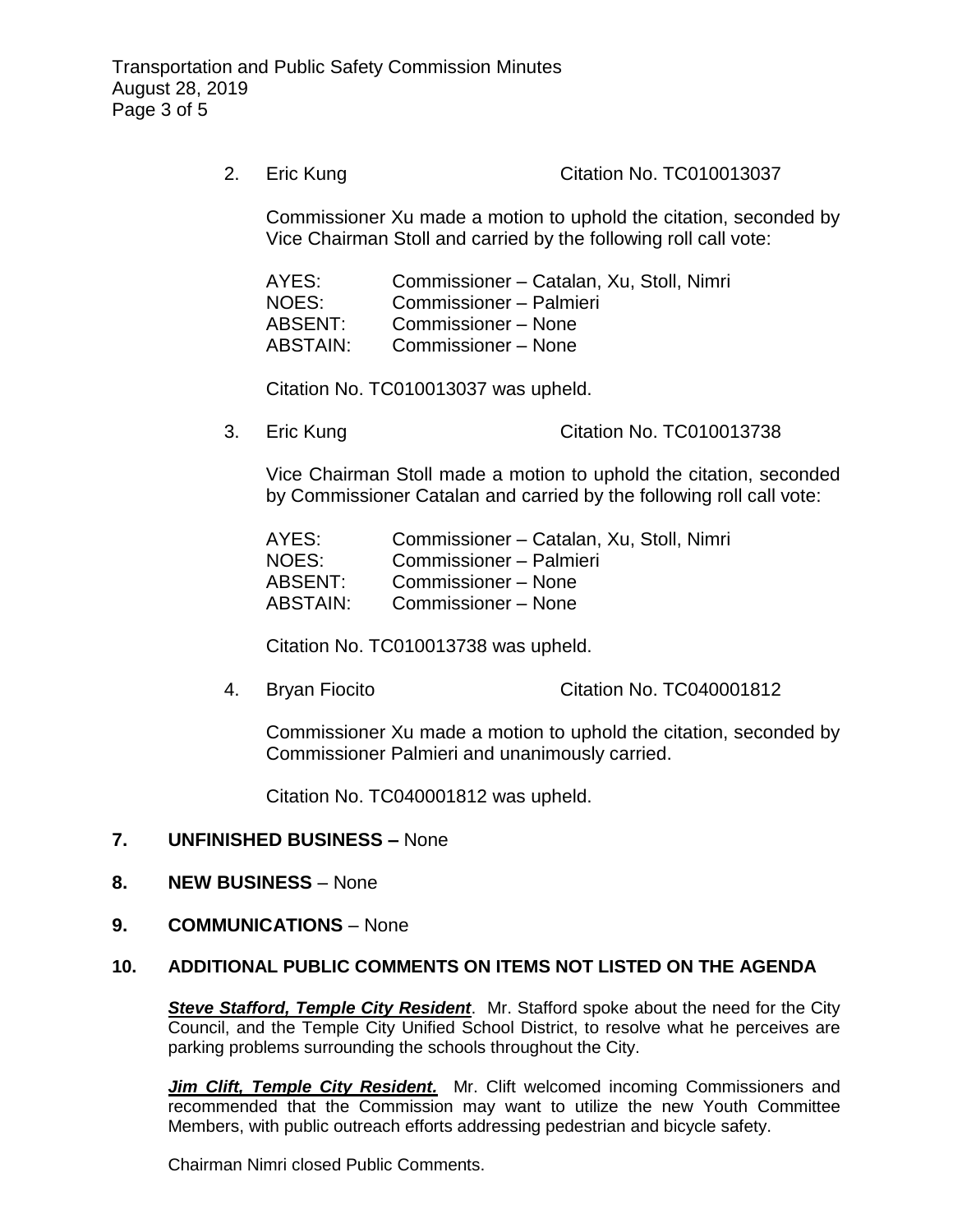Transportation and Public Safety Commission Minutes August 28, 2019 Page 4 of 5

## **11. MATTERS FROM CITY OFFICIALS**

Public Safety Supervisor Bryan Ariizumi announced the Moon Festival street closures which will begin Saturday, September  $7<sup>th</sup>$ , at 6am and will conclude Monday, September 9<sup>th,</sup> at 2am. He added that Assemblymember, Ed Chau, will be hosting a Disaster Preparedness Expo on Saturday, September 14<sup>th,</sup> at the Live Oak Park Community Center. Temple City CERT members will be joining the event, which will take place from 9:30am to 12pm. He announced a Bicycle Safety Event, that the City will be hosting, scheduled for Saturday, September 28<sup>th</sup>, which will include topics on Bicycle Safety and a bicycle ride throughout the City. Details on the event to follow. Lastly, he congratulated the 23 graduates, including Commissioner Palmieri, of Temple City CERT Basic Training Class #013, for their participation and completion of the training.

## **12. COMMISSION ITEMS SEPARATE FROM THE REGULAR AGENDA**

A. COMMISSIONER CATALAN

Announced that he was present at one of the CERT class training sessions to welcome CERT team members.

B. COMMISSIONER PALMIERI

Thanked Public Safety Supervisor Ariizumi and CERT training staff for the material presented at the training, which she found amazing and informative. She highly recommends anyone who is able, to attend a CERT training session.

C. COMMISSIONER XU

None

D. VICE CHAIRMAN STOLL

Congratulated Commissioner Palmieri for her accomplishment with the CERT training, which included 24 hours of classroom material, spread out within a few days. He encouraged more community members take advantage of the beneficial training which will increase community safety. He thanked his fellow Commissioners for a great first Transportation and Public Safety Meeting.

E. CHAIRMAN NIMRI

Congratulated Commissioner Palmieri for her CERT accomplishments as a fellow CERT graduate of the first CERT training class. He encouraged all who can, to get trained.